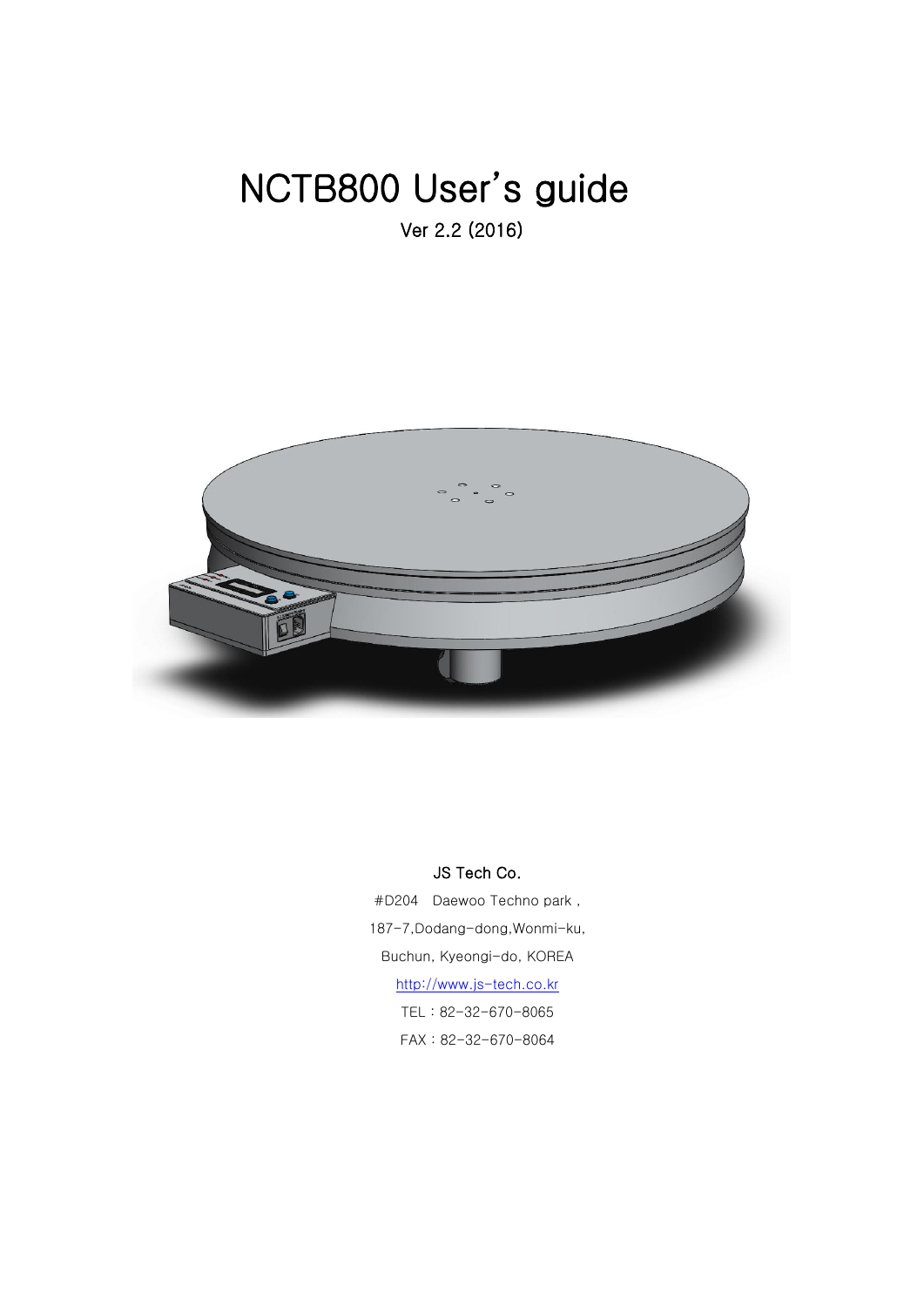# **Contents**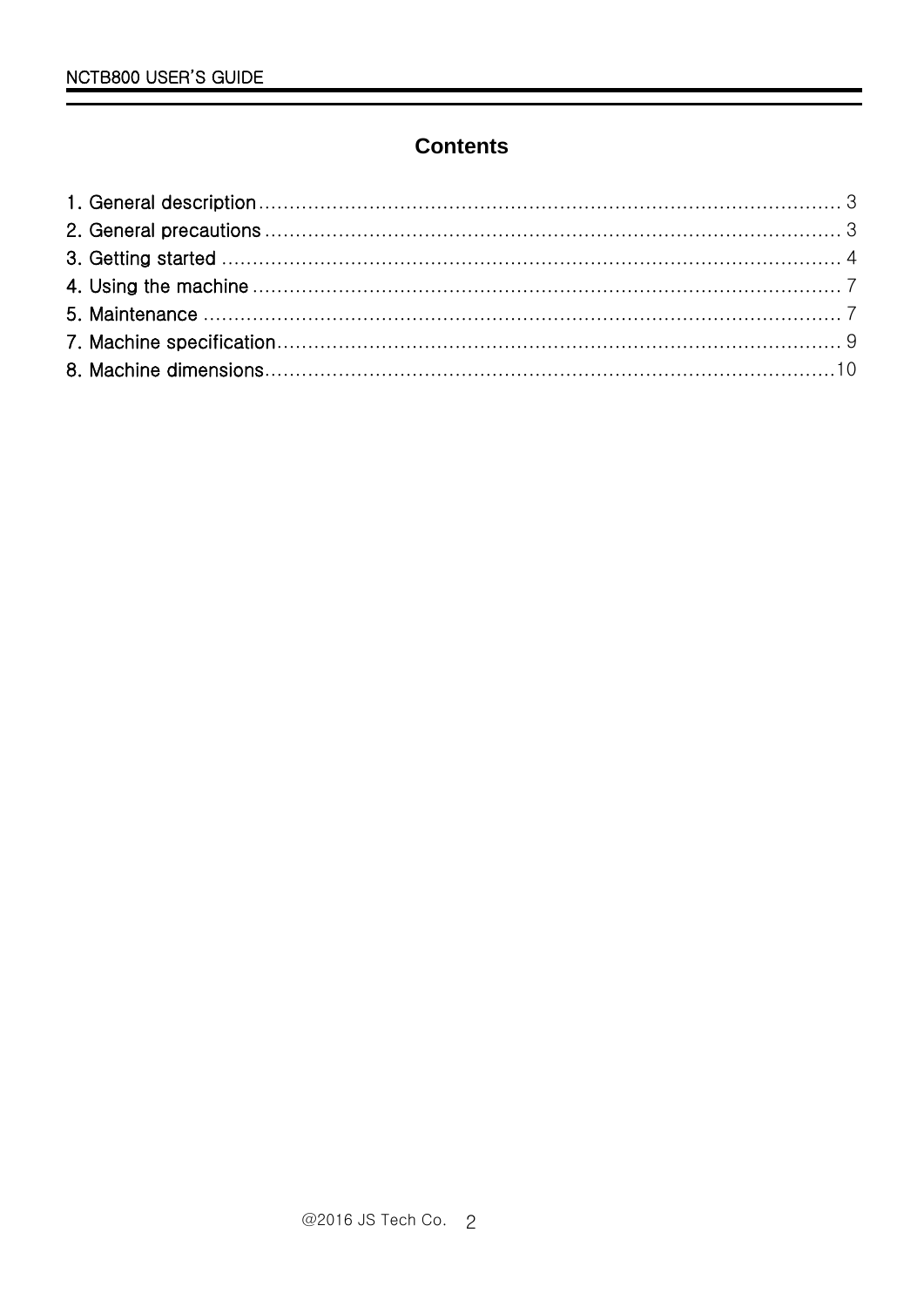#### <span id="page-2-0"></span>**1. General description**



#### <span id="page-2-1"></span>**2. General precautions**

- Avoid using the machine in extremely dusty place, and keep it out of both direct sunlight and rain.
- Do not expose the machine to high temperature or high humidity.
- Do not clean the machine with other organic solvents. Use a soft, dry cloth only with alcohol.
- Use only rated voltage AC220V in 50/60Hz.
- Use only enclosed USB interface cable. Use of any other cable will void the warranty.
- When then machine is not being used for a long period of time disconnect the AC code.
- $\bullet$  Do not try to disassemble the NCTB.
- Place the center of weight of subject on the center of tumblers as possible as you can. If not, Payload will be reduced.
- The maximum for length of USB Cable is 3m. Use external USB Hub when you need longer one than 3m.
- Be careful not to be impacted when moving.
- Install tumblers horizontally.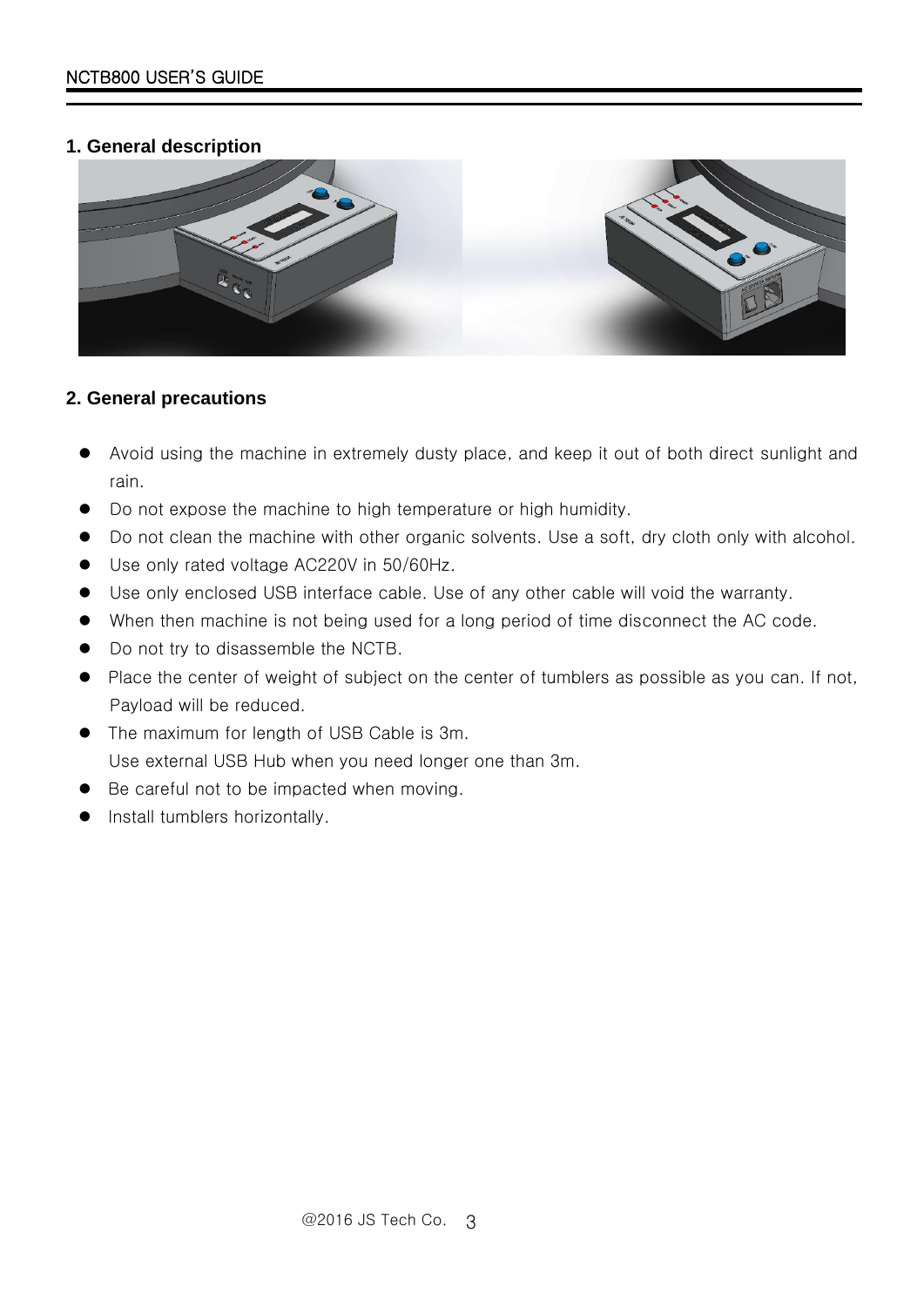#### <span id="page-3-0"></span>**3. Getting started**

### (1) Connecting the AC power

Connect the AC code to the NCTB as described below. Turn on the Power switch of the NCTB.

## (2) Connecting the USB interface cable

Connect the NCTB to the computer as described below.

When connecting then NCTB to an IBM-compatible computer, no need to install any USB driver. NCTB is recognized as HID (Human Interface Device).

Insert the flat connector (A type USB connector) on the enclosed USB interface cable into the USB port on the computer.

Insert the square connector (B type USB connector) on the enclosed USB interface cable into the USB port on the NCTB.

## (3) Software install

JS Tech Co. is supplier for all right and copyright to this software, the text in the enclosed manual, and duplicates of the software. This software, either in part or in whole may not be duplicated, modified, reverse-engineered, disassembled or decompiled without permission.

Install the following program with enclosed CD-ROM.

● OVR win v1.5 later

## [Before installation]

Check that your system configuration meets the following requirements.

Computer: IBM PC or compatible Operating system: Pre-installed with Microsoft Windows XP, Vista, Windows 7, Windows 10 Hard disk free space: At least 20MB Available memory: Minimum 32MB Monitor: VGA or higher graphics card USB port (installed as standard equipment)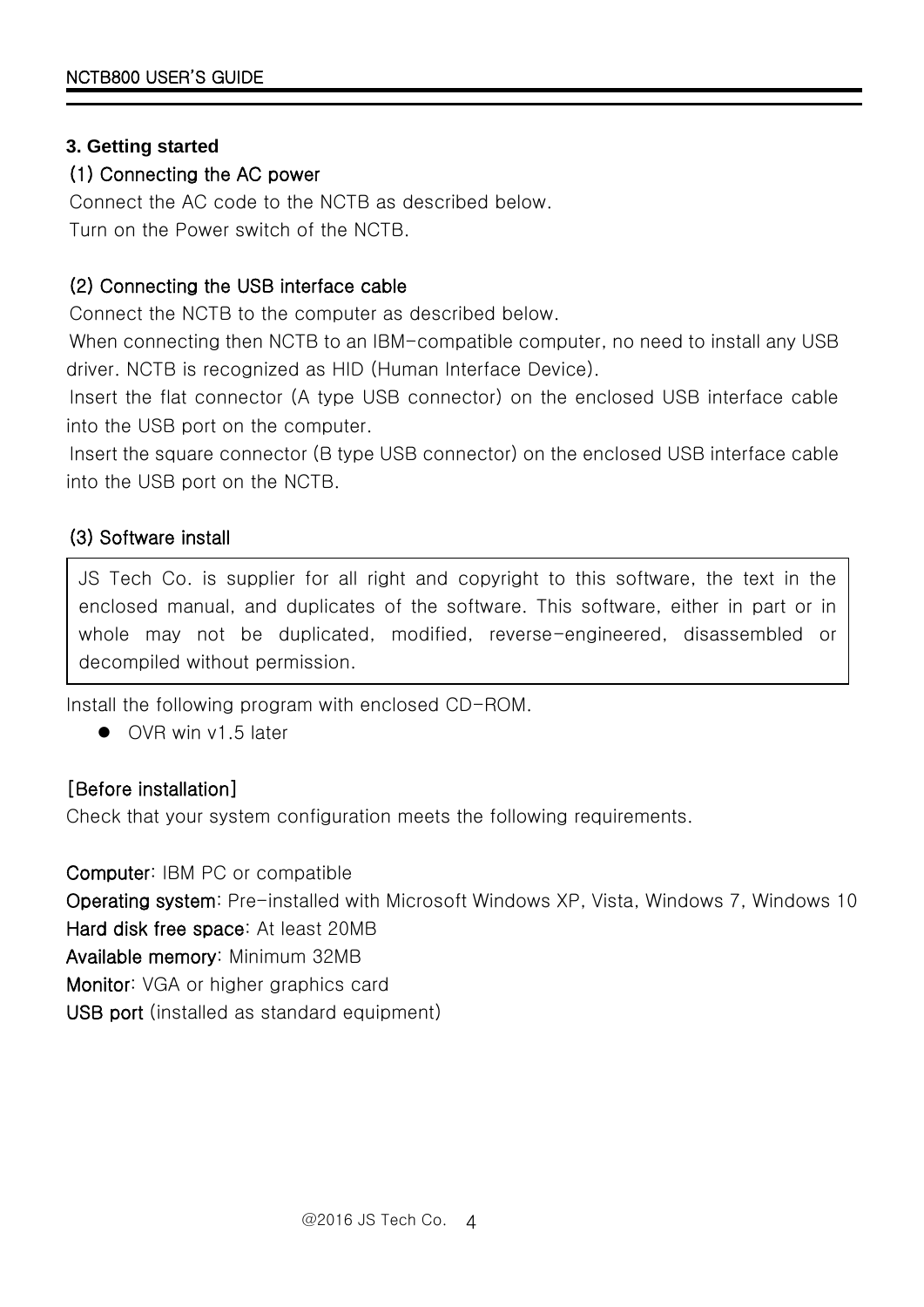### [Installing OVR win]

Install OVR win software on a PC as described below.

- Insert the enclosed CD-ROM into the computer's CD-ROM driver.
- A dialog box automatically appears. If the dialog box does not automatically appear, click "My computer" on desktop, find out CD-ROM drive and then double-click "Setup.exe".
- During installing, check the new version of OVR win in our web site. (Any information about the user does not be transmitted.)
- Install and ignore of warning.
- Now you can see, OVR win is running.

| Initial Value Setting<br>Coordinates<br>20<br>degree<br>Remocon control angle<br>0.000<br>Set Zero<br>0.05<br><b>Acceleration Time</b><br>second<br>400<br>Start Speed<br>⊽<br>Restore coordi<br>720<br>Manual Speed<br>720<br>Maximum Speed<br>Minimum Contol value 0.002<br>degree<br>+ 20 degree Rotation<br>- 20 degree Rotatio<br>Shutter timer1<br>0.00<br>second<br><b>CW</b><br>Stop<br>CCW<br>Shutter timer2<br>0.00<br>second<br>Move Position<br>Shutter timer3<br>0.00<br>second<br>G Absolute value<br>C Increment value | <b>VRTB Win for turn table</b>                                                 |                            |      | www.js-tech.co.kr                                         |
|---------------------------------------------------------------------------------------------------------------------------------------------------------------------------------------------------------------------------------------------------------------------------------------------------------------------------------------------------------------------------------------------------------------------------------------------------------------------------------------------------------------------------------------|--------------------------------------------------------------------------------|----------------------------|------|-----------------------------------------------------------|
| Target value<br>0                                                                                                                                                                                                                                                                                                                                                                                                                                                                                                                     | <b>STATUS</b><br><b>USB Port</b><br>Reflash interval(msec) 100 +<br>PC Control | Shutter timer4             | 0.00 | degree/minute<br>degree/minute<br>degree/minute<br>second |
|                                                                                                                                                                                                                                                                                                                                                                                                                                                                                                                                       | Defualt Value<br><b>Factory Defualt</b>                                        | <b>Initial Value Write</b> |      | <b>Initial Value Read</b>                                 |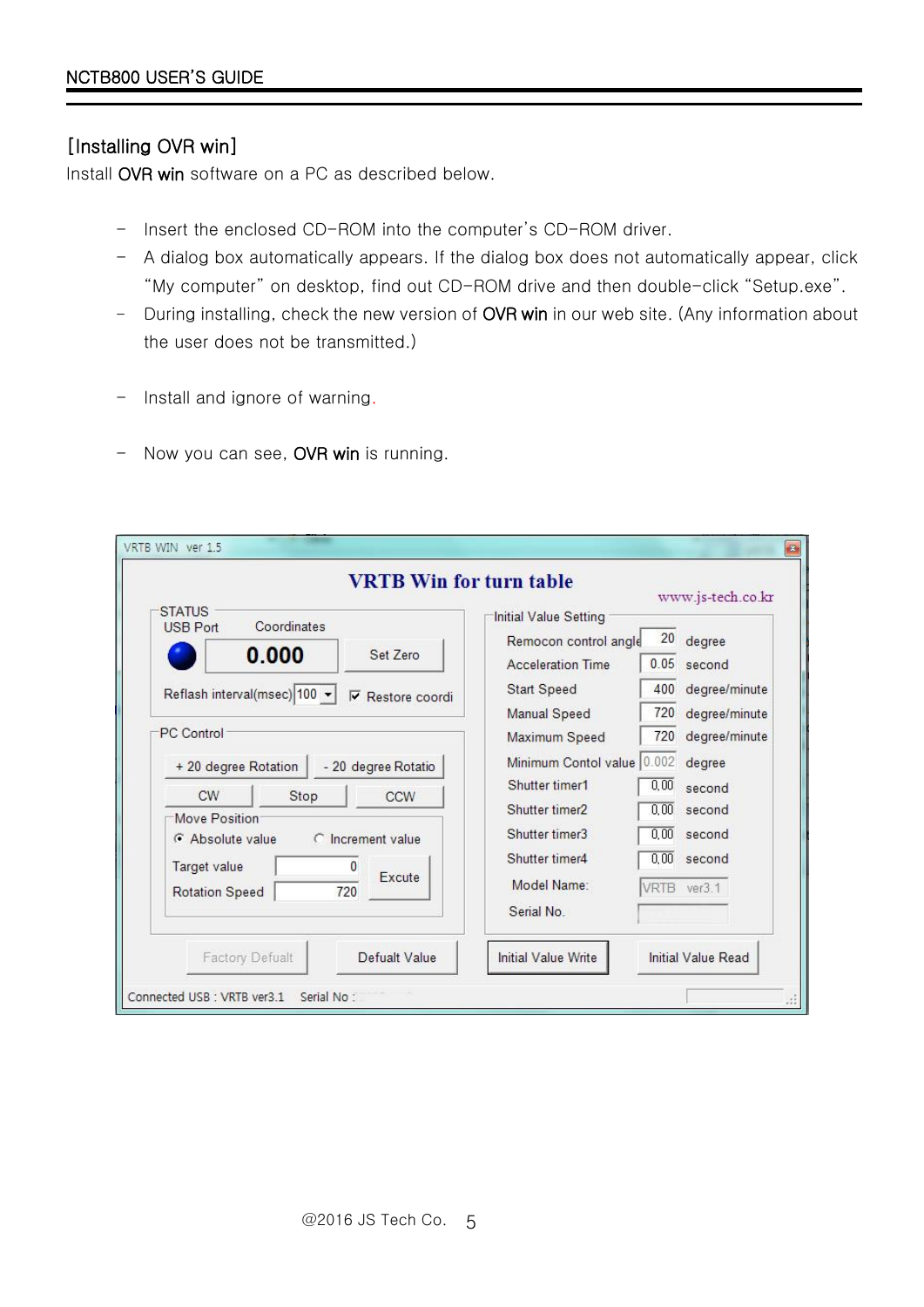#### [NCTB Initial Value]

If you operate OVR Win, you can see the picture as above.

The explanation of Initial Value Setting on the right is following as below.

| Remote control angle  | The turning angle when pressing once the button of remote control. |
|-----------------------|--------------------------------------------------------------------|
| Acceleration time     | The time from the beginning of operating to the maximum speed.     |
| <b>Start Speed</b>    | Starting speed of the motor.                                       |
| Manual Speed          | The speed of operating by the remote control.                      |
| Maximum Speed         | The highest speed of operating                                     |
| Minimum Control value | The smallest angle of controlling                                  |
| Shutter timer 1       | Shutter release output control timer: T1                           |
| Shutter timer 2       | Shutter release output control timer: T2                           |
| Shutter timer 3       | Shutter release output control timer: T3                           |
| Shutter timer 4       | Shutter release output control timer: T4                           |

\* The speed of operating cannot be faster than Maximum speed and slower than Start speed.

 $\star$  T1~T4 = 0 : not use shutter release out

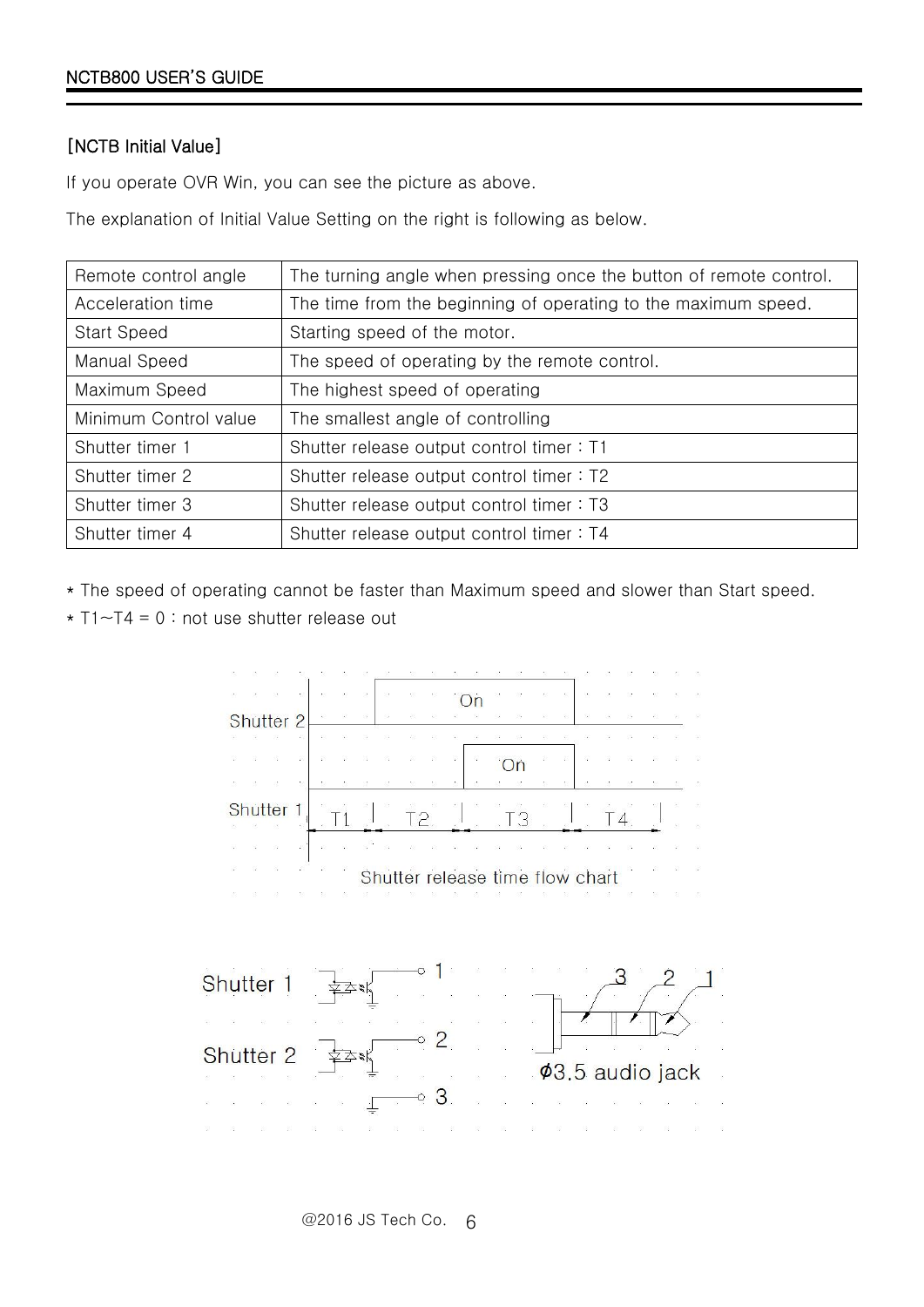#### <span id="page-6-0"></span>**4. Using the machine**

- If you connect the designated AC code and turn on the Power s/w, Ready LED will be working with the sound 'beep".
- If you press once the button of RF Remote control, the angle which is already made (a unit is 20 ) will turn by the designated unit. But if you press the continuously, the angle will also turn constantly by the designated unit.
- The speed of turning and the basic angle can be changed on OVR Win program.
- When the computer is being connected with USB and OVR Win is running, you can see the changed coordinate by handling the remote control and the PC control.

## [Function description]

• S type symmetry acceleration

The acceleration of speed graph has the shape of S type curve.

• Prohibition for chopping wave of speed graph

When moving at short distance between acceleration and retardation, chopping wave of speed graph is prohibited

■ Function of Ring Count (0~360 degree)

The coordinate of NCTB will be changed from 359.990 to 0.000. The reverse is the same.

The function of mobile for the shortest distance

If there is a way of moving from a present angle position of 10 degrees to 350 degrees, it does not turn 340 degrees clockwise, but turn 20 degree counterclockwise.

Accordingly, if the amount of turning is larger than 180, it will turn in the opposite direction.

#### <span id="page-6-1"></span>**5. Maintenance**

NCTB is needed to be checked at least once a year and supplied with grease on the designated place as following drawing.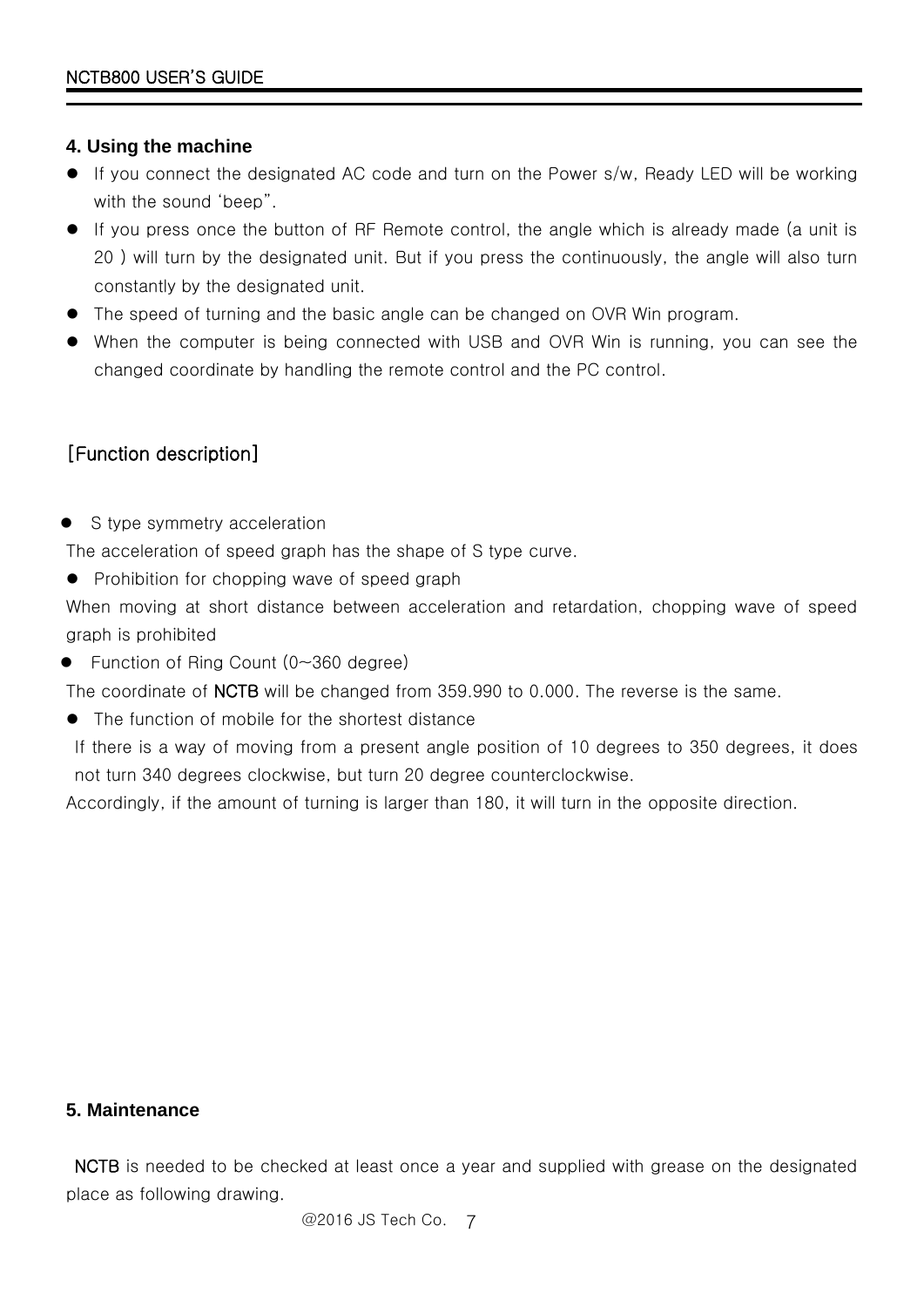# Dissemble the tumbler

- When dissembling, clean up at the clean place to keep the internal of product from dust.
- Turn off the Power, wait one minute until the voltage can be discharged and then dissemble.
- Loosen the bolt with Wrench (4mm).
- Dissemble the tumbler.
- Supply with the grease on the designated place (Worm gear).



## 6. Troubling shooting

- Bearing checking (Bearing life cycle  $: 20,000 \sim 30,000$  hour)
- Worm gear checking (Greece injected once a year.)
- If the buzzer sounds within one second after turning on the power s/w and the READY LED is not working, that would be an electronic circuit error. Please request A/S.
- When the motor is turning, there is only sound or it is not working smoothly, If there is no mechanical problem, modify Start speed, Maximum speed and Acceleration time on OVR win.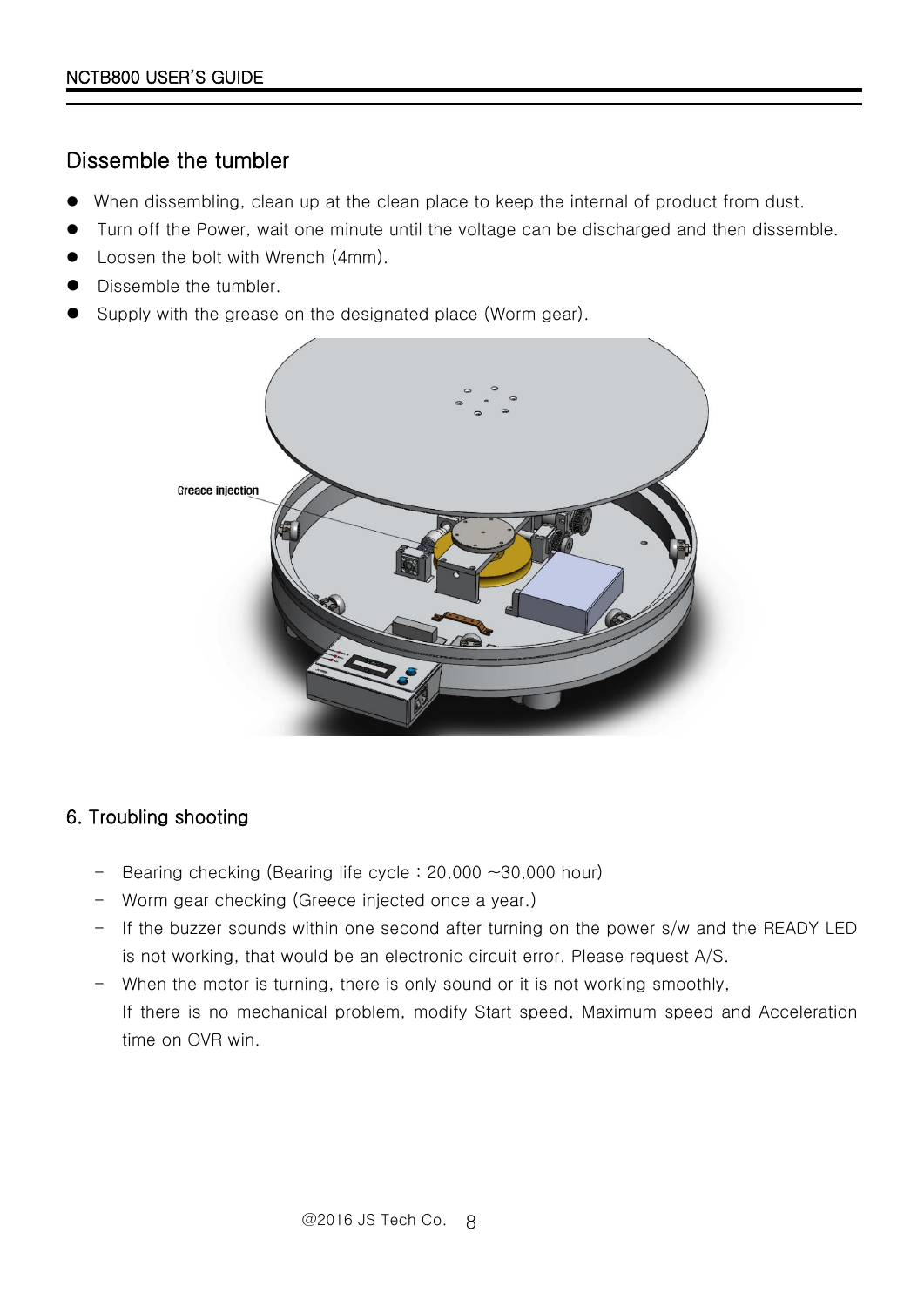### <span id="page-8-0"></span>**7. Machine specification**

| 1  | Power                | AC 220V/2A, 50/60Hz                    |
|----|----------------------|----------------------------------------|
| 2  | Weight               | 60Kg                                   |
| 3  | Dimension            | $800 * 895 * 190mm(h)$                 |
| 4  | Payload              | 300Kg                                  |
| 5  | Gear Type            | Worm Gear (Zero Backlash, double gear) |
| 6  | <b>Gear Ratio</b>    | $60:1 + 10:1$                          |
| 7  | Motor                | BLDC Servo motor (200W)                |
| 8  | Max Speed            | 5 turn/min (RPM)                       |
| 9  | Accuracy             | $4/1000^{\circ}$                       |
| 10 | Repeatability        | $1/10^{0}$                             |
| 11 | Controller           | 1 axis NC Controller (iCAM1 USB)       |
| 12 | Communication        | <b>USB 2.0</b>                         |
| 13 | <b>Order Code</b>    | ISO6983 NC Code                        |
|    |                      | (G code, M code)                       |
| 14 | <b>Include Parts</b> | USB Cable(3m), Remote S/W              |
|    |                      | AC cable                               |